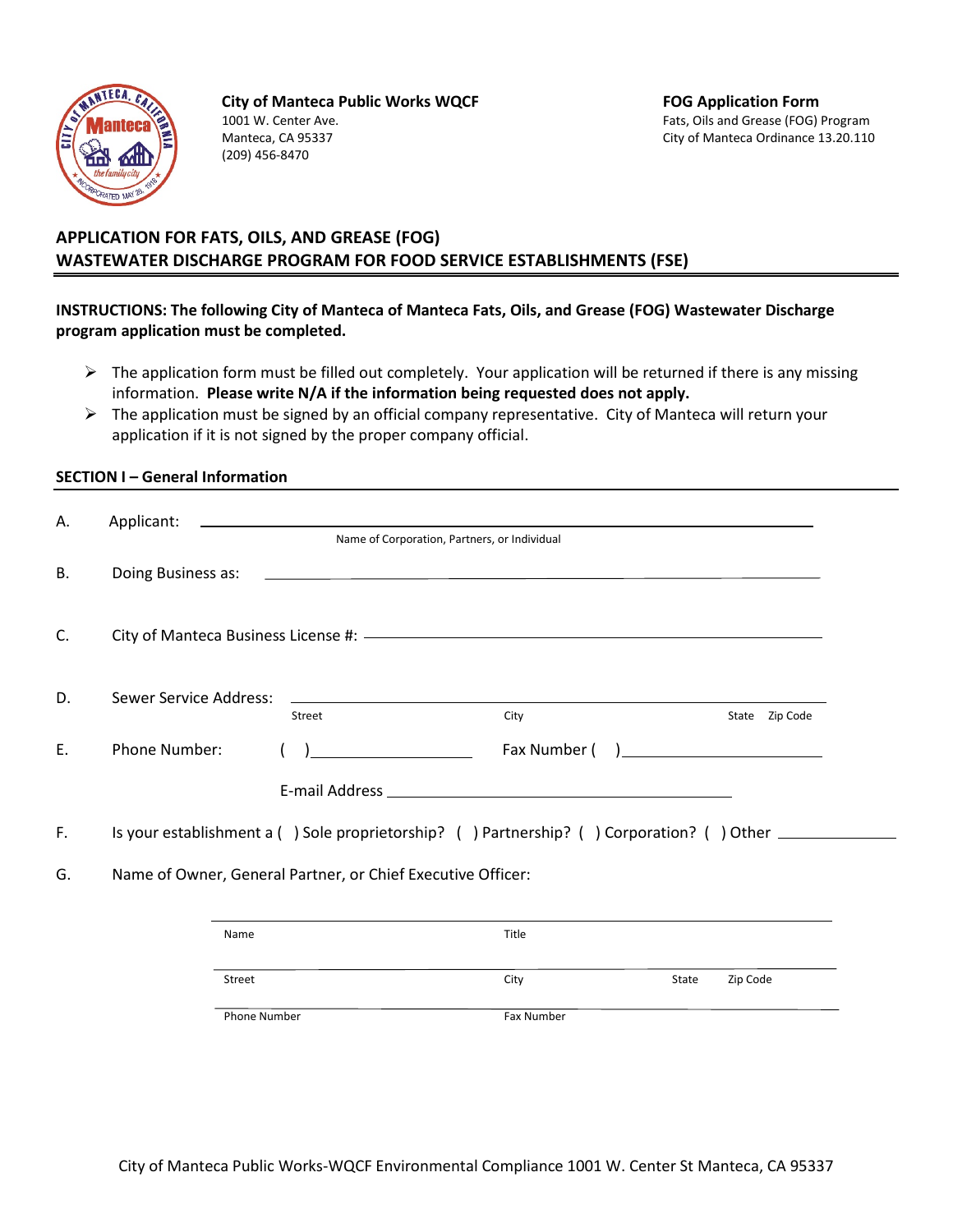H. Name of Designated Representative and Signatory for the facility who can be served with notices and is responsible for signing all correspondence and reports. All correspondence, including certified mail, will be sent to this representative.

( ) Please check if this is the same person identified in Line G or provide the information below:

| Name                                        | Title      |       |          |
|---------------------------------------------|------------|-------|----------|
| Street                                      | City       | State | Zip Code |
| Phone Number                                | Fax Number |       |          |
|                                             |            |       |          |
| <b>Facility Contact during Inspections:</b> |            |       |          |
| Name                                        | Title      |       |          |

## **SECTION II – Facility Operational Characteristics**

### J. Please check description that best represent your facility (check all that apply):

|                             | <b>Type of Food Service Establishment</b> | Location                   |                          |  |
|-----------------------------|-------------------------------------------|----------------------------|--------------------------|--|
| () Fast Food Restaurant     | () Ice Cream Shop                         | () Stand-Alone Restaurant  | () Hospital              |  |
| () Full Service Restaurant  | () Cocktail/Bar                           | () Strip Mall              | () Nursing Home          |  |
| () Buffet                   | () Catering                               | ) Mall/Food Court          | ()Hotel/Motel            |  |
| () Take Out Facility (Only) | () Food Packager                          | ()School                   | () Supermarket           |  |
| () Coffee Shop              | () Meat Processor                         | () Club/Organization       | () Religious Institution |  |
| () Bakery                   | () Other ______________                   | () Company/Office Building |                          |  |
| () Cafeteria                |                                           |                            |                          |  |
|                             |                                           |                            |                          |  |
|                             |                                           |                            |                          |  |
|                             |                                           |                            |                          |  |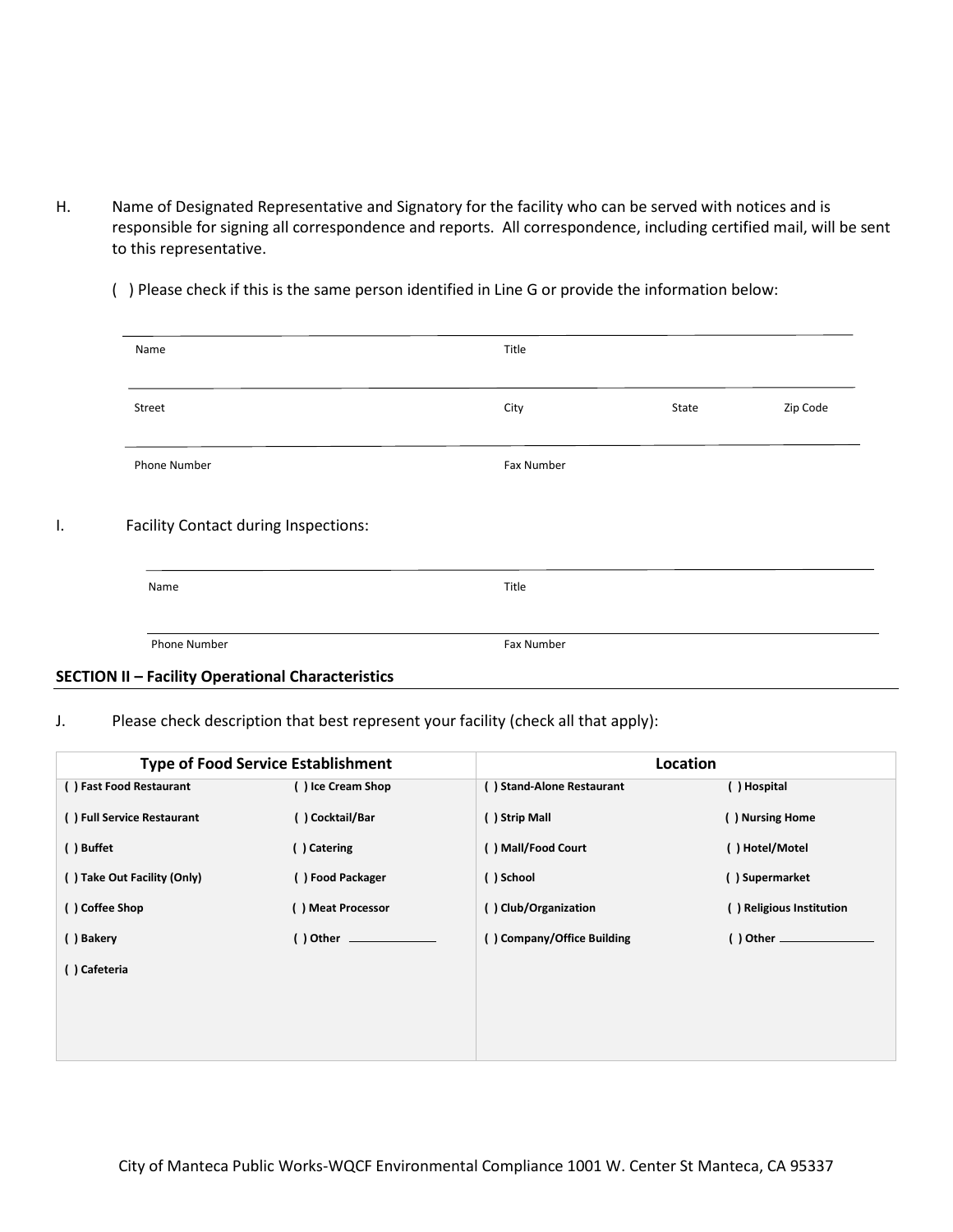K. Please indicate each item that you currently have in your facility and the quantity of each:

| <b>Food Processing Equipment</b> |     |                                        | <b>Kitchen Equipment</b> |                  |     |                  |     |
|----------------------------------|-----|----------------------------------------|--------------------------|------------------|-----|------------------|-----|
|                                  | QTY |                                        | QTY                      |                  | QTY |                  | QTY |
| ( ) Deep Fryer                   |     | ) Rotisserie                           |                          | ) Dishwasher     |     | Garbage Disposal |     |
| () Char broiler                  |     | )Wok                                   |                          | ) Pre-Rinse sink |     | Other Equipment  |     |
| () Griddle                       |     | <b>Other Equipment</b><br>(List Below) |                          | ) Mop Sink       |     | (List Below)     |     |
| () Stove                         |     |                                        |                          | Floor Drains     |     |                  |     |
| () Oven                          |     |                                        |                          |                  |     |                  |     |

L. Please indicate the operating schedule:

| Sunday | Monday | Tuesday | Wednesday | Thursday | Friday | Saturday |
|--------|--------|---------|-----------|----------|--------|----------|
|        |        |         |           |          |        |          |

M. Please provide the following miscellaneous information regarding your operations:

| <b>Miscellaneous Information</b>                           |                     |                                   |  |  |  |
|------------------------------------------------------------|---------------------|-----------------------------------|--|--|--|
| <b>Number of Employees</b>                                 | Do you wash plates  | () Yes () No                      |  |  |  |
| <b>Seating Capacity (inside)</b>                           | <b>Chain Status</b> | () Chain<br>() Independent        |  |  |  |
| <b>Seating Capacity (outside)</b>                          | <b>Seating</b>      | () Sit-down () Take-Out<br>) Both |  |  |  |
| <b>Average Number of Meals</b><br>Served during peak hours |                     |                                   |  |  |  |

### **SECTION III-Facility Information**

- N. Are you currently operation your business from the sewer address indicated? ( ) Yes ( ) No If the answer in NO, indicate the date you plan to begin operation:
- O. Do you have a grease interceptor/trap in this facility? ( ) Yes ( ) No

**If yes a Grease Interceptor/Trap Certification Form will be required to be filled out.**